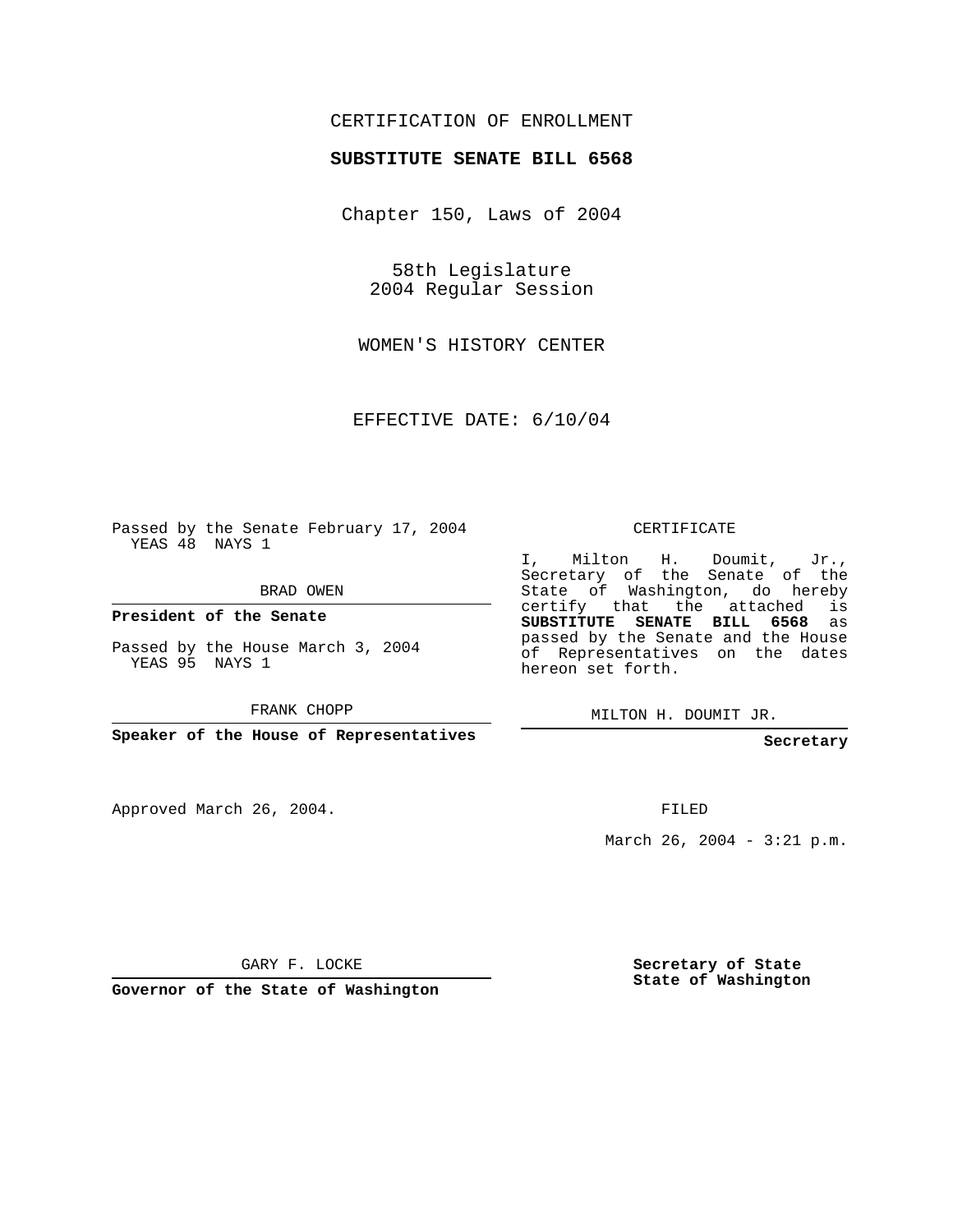## **SUBSTITUTE SENATE BILL 6568** \_\_\_\_\_\_\_\_\_\_\_\_\_\_\_\_\_\_\_\_\_\_\_\_\_\_\_\_\_\_\_\_\_\_\_\_\_\_\_\_\_\_\_\_\_

\_\_\_\_\_\_\_\_\_\_\_\_\_\_\_\_\_\_\_\_\_\_\_\_\_\_\_\_\_\_\_\_\_\_\_\_\_\_\_\_\_\_\_\_\_

Passed Legislature - 2004 Regular Session

## **State of Washington 58th Legislature 2004 Regular Session**

**By** Senate Committee on Higher Education (originally sponsored by Senators Fraser, Winsley, Kline, Kohl-Welles, Jacobsen, B. Sheldon, Spanel, Keiser, Franklin and Thibaudeau)

READ FIRST TIME 02/06/04.

 AN ACT Relating to directing the institute for public policy to develop a proposal for establishing a Washington state women's history center or information network; and creating new sections.

BE IT ENACTED BY THE LEGISLATURE OF THE STATE OF WASHINGTON:

 NEW SECTION. **Sec. 1.** The legislature finds that citizens of Washington state take great pride in the many landmark achievements in Washington state during the last several decades, and earlier, in achieving innumerable substantial improvements in legal rights and broad opportunities for women and girls. These include rights and opportunities in all spheres of life: Personal, professional, labor, education, business, science and technology, health, sports, arts, financial, community leadership, public administration, civil rights, political leadership, elective office, and much more. Because of the substantial commitment and dedicated efforts of untold tens of thousands of Washingtonians, state laws and opportunities for women in Washington advanced more quickly and substantially than in many other states. Washington achieved recognition as a bellwether state and a model for similar efforts in other states. The history of this sustained effort over many years is a significant component of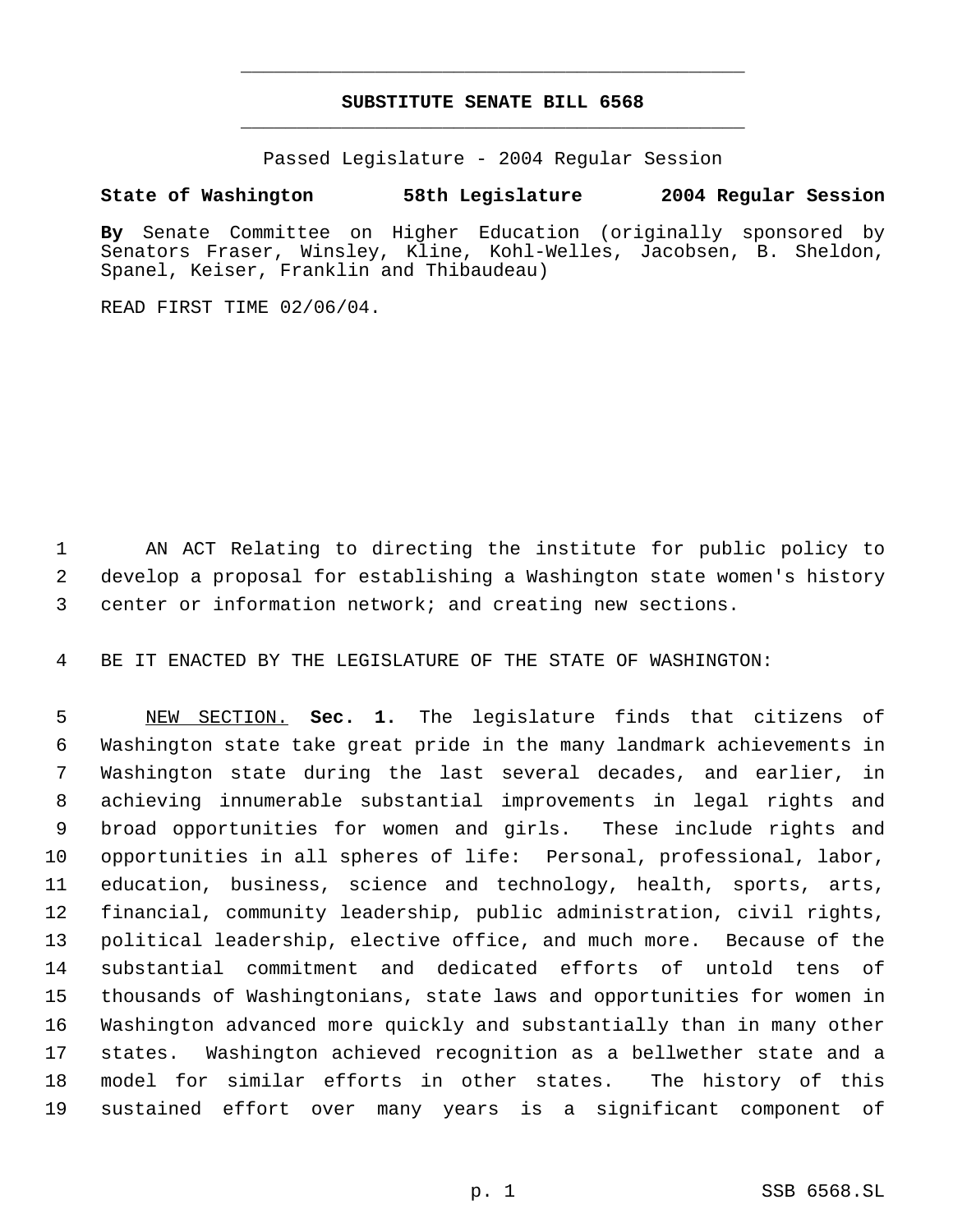Washington state history and national history. Many people are interested in learning about and researching how and why Washington has become such a major leader, and Washington students in kindergarten through grade twelve should have the opportunity to learn about this important part of state history.

 The legislature further finds that there has been no systematic effort to compile this landmark history, maintain documents, photographs, and other artifacts, or index where such items can be accessed. Unfortunately, much valuable history is scattered and fragmented. While various museums, archives, and libraries have some documentation of these important achievements, a very great quantity of historically valuable records and artifacts continue to reside in individuals' memories, organizational minutes, and boxes in people's attics and garages. Thus, without an intentional effort, this critical history might become lost to history forever.

 NEW SECTION. **Sec. 2.** (1) The institute for public policy may undertake a study and make recommendations to the 2005 legislature for development of a center or an information network, or both, that would achieve the following:

 (a) Develop an approach for systematically collecting, preserving, maintaining, and providing public access to historically valuable records and artifacts pertaining to women's history in Washington state;

 (b) Develop a general outline of where historically significant records and artifacts are located and may be accessed;

 (c) Encourage citizens with historically significant records and artifacts to preserve them and make them accessible;

 (d) Encourage development of educational programs and displays, including those which can tour throughout the state;

 (e) Encourage development of learning opportunities for K-12 students, as well as providing materials for women's history studies in colleges and universities;

(f) Actively promote collection of oral histories;

(g) Encourage research about this history;

(h) Encourage private donations of funds to assist this effort; and

(i) Encourage private donations or loans of records and artifacts